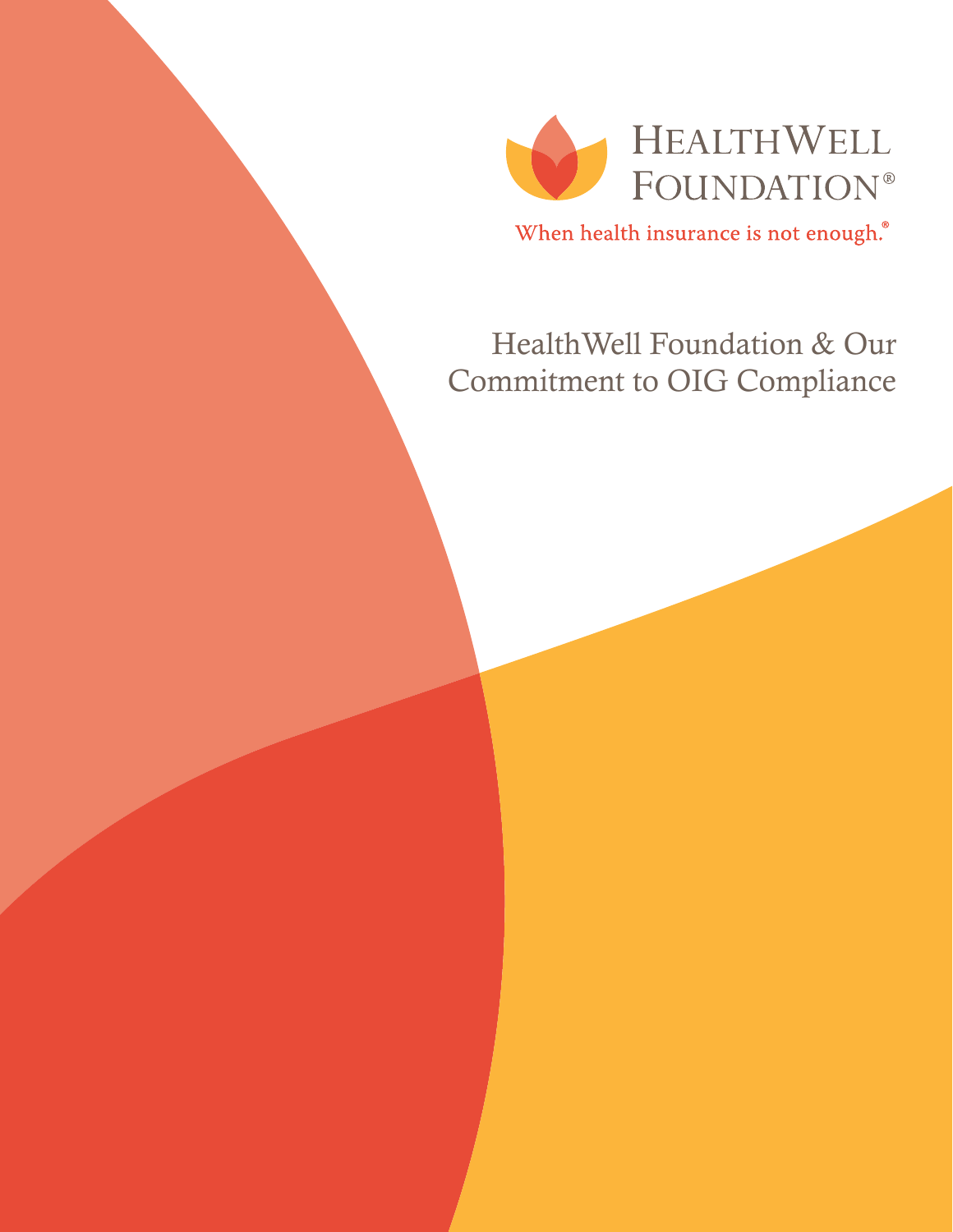

## HealthWell Foundation & Our Commitment to OIG Compliance

The HealthWell Foundation (HealthWell) is an independent 501(c)(3) charitable organization that provides eligible patients with financial assistance to help cover the cost of prescription drug coinsurance, copayments and deductibles, health insurance premiums and out-of-pocket costs for supplies, supplements, surgeries and more. Since 2004, HealthWell has awarded more than 368,000 grants in over 50 therapeutic categories to more than 250,000 underinsured Americans in need of financial assistance.

HealthWell operates in compliance with all applicable laws, including specifically the requirements and guidance of the U.S. Department of Health and Human Services, Office of Inspector General (OIG), which provides oversight for charitable patient assistance programs (CPAPs). In 2007, the OIG issued HealthWell a favorable advisory opinion (OIG Advisory Opinion 07-06), which concluded that HealthWell's operations as a CPAP complied with applicable legal and OIG requirements and guidance. In 2011 the OIG approved a modification to HealthWell's advisory opinion that permits HealthWell to create and maintain funds providing assistance solely to qualified Medicare beneficiaries -- such modification was the first time the OIG formally approved "Medicare-only" funds. The OIG's most recent guidance for CPAPs was issued in a May 2014 Supplemental Special Advisory Bulletin (Supplemental Bulletin). HealthWell received written confirmation of its compliance with this guidance in December 2015.

320,000+ patients served

\$840 million in grants awarded

\$3,099

average grant amount

400+

children served through our Pediatric Assistance Fund

### GRANT APPLICATIONS 2016

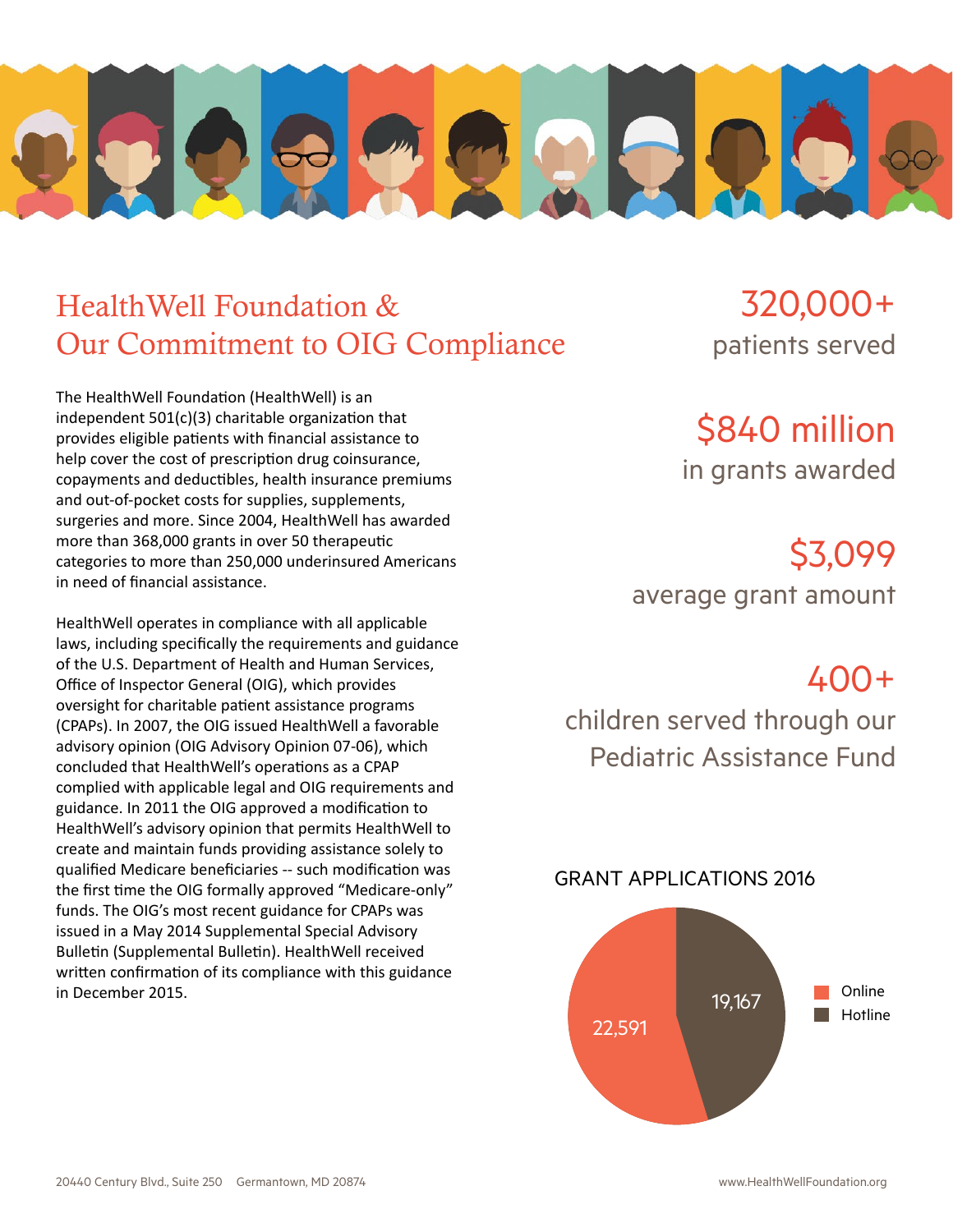## OIG Guidance: An Inside Look

In 2003, the U.S. Congress expanded Medicare to cover prescription drugs through Medicare Part D. Under applicable law, biopharmaceutical companies are permitted to give direct financial assistance to patients covered by commercial insurers, but they may not do the same for Medicare beneficiaries. Such assistance to a Medicare beneficiary may be considered an illegal kickback because it may steer the patient to a particular company's drug instead of less expensive alternatives.

The OIG issued its first Special Advisory Bulletin on Patient Assistance Programs for Medicare Part D Enrollees in November 2005 in order to identify potentially abusive patient assistance program structures as well as methods of providing assistance that mitigate or vitiate the potential for fraud and abuse. That original Bulletin gave independent, bona fide CPAPs a lawful avenue for pharmaceutical manufacturers and others to provide financial assistance to Part D beneficiaries in obtaining medically necessary drugs without running the risk of violating the Anti-Kickback Statute.

As described above, HealthWell received its original, favorable OIG advisory opinion in 2007, which concluded that HealthWell's program to provide financial assistance to financially needy and eligible individuals with specified chronic diseases complied with applicable regulatory requirements. As also described above, in 2011 the OIG issued a modification to HealthWell's original advisory opinion allowing HealthWell to create and maintain, in connection with specified chronic diseases, new disease funds that provide assistance solely to qualified Medicare beneficiaries.

### **Did You Know?**

The Anti-Kickback Statute imposes criminal liability on parties on both sides of an impermissible "kickback" arrangement. Violations constitute a felony punishable by a maximum fine of \$25,000, imprisonment up to five years or both.

Recently the OIG and the Department of Justice have been more closely scrutinizing the operations of CPAPs for potential fraud and abuse. In its Supplemental Bulletin, the OIG reiterated its position on certain areas of concern for CPAPs from a fraud and abuse perspective. It also disallowed certain practices that had not been previously prohibited, including the maintenance of single-drug or single manufacturer funds in certain very limited circumstances. The Supplemental Bulletin also expressed concerns about, and provided certain guidance with respect to: practices related to disease fund definitions, limiting assistance to high-cost or specialty drugs, the consistent application of eligibility criteria and donor reporting. Many (if not most) CPAPs (including HealthWell) were required to submit certifications to the OIG confirming compliance with the new guidance set forth in the Supplemental Bulletin. The Supplemental Bulletin and the certification required the CPAPs to slightly modify certain of their practices to ensure compliance.

## Organizational Values

While HealthWell is in full compliance with all requirements of the law and of OIG guidance, **at the core of HealthWell's organizational values is the belief that CPAPs should do more than just meet the applicable legal and OIG requirements. They should make full and strict compliance the cornerstone of their operations by adopting and enforcing best compliance practices.** Donors, patients, providers and patient support communities place their trust in HealthWell because it takes its responsibilities seriously and strives to be the industry leader in practices that meet the highest ethical and compliance standards.

HealthWell has become a highly regarded and trusted CPAP, in large part, because it focuses on always putting its patients' needs first by creating an environment in which compliance and the highest ethical standards are the cornerstones of its operations.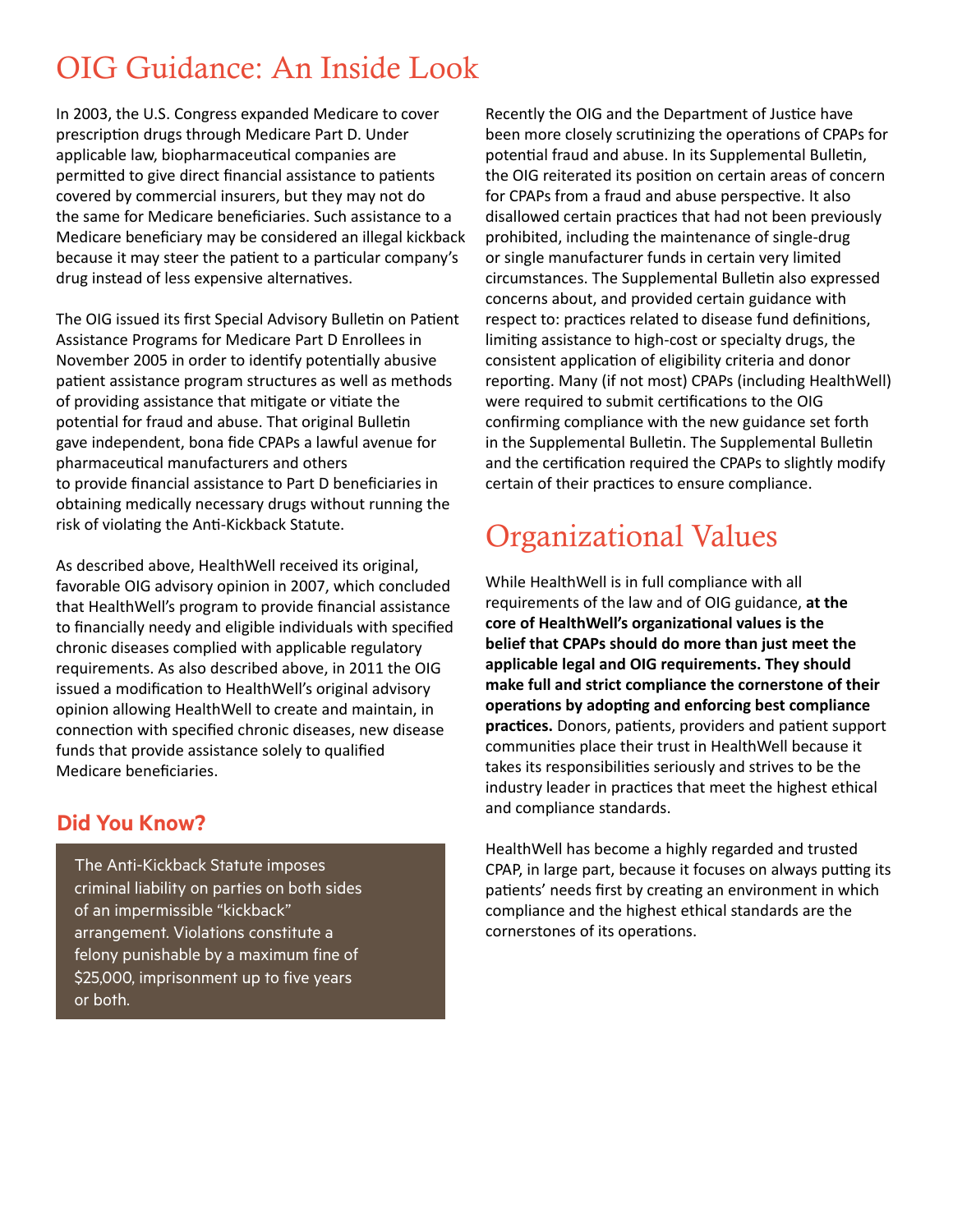HealthWell has moved beyond traditional copayment assistance to address patient needs for premium assistance as well as assistance with out-of-pocket costs for supplies, supplements, surgeries and more. HealthWell's service to its patients is further supported by:

- $\blacktriangleright$  An independent and diverse board. HealthWell's Board of Directors includes a broad range of respected professionals with deep experience in the fields of health care administration, clinical practice and research, direct patient care, patient advocacy and health law. HealthWell's board is chaired by one of the country's leading healthcare lawyers who, along with its legal counsel, helps to ensure compliance with all applicable legal and OIG requirements and guidance. None of HealthWell's Board members, and none of its Board members' families, are, have been or will be engaged as officers, directors, trustees or indirect owners of HealthWell's donors or any other organization that would pose any conflict of interest.
- $\blacktriangleright$  Financial transparency. HealthWell files an IRS Form 990 (Return of Organization Exempt from Income Tax) annually and makes the Form available on its web site at www.HealthWellFoundation.org. In that form, HealthWell certifies that it does not undertake any business arrangement that is likely to lead to a conflict of interest or result in a private party improperly receiving financial gain from HealthWell as a tax-exempt entity.
- A commitment to dedicating 100 percent of donor dollars to patient grants and services. HealthWell has a proven track record of using donations effectively and efficiently. All administrative and fundraising costs are financed by HealthWell and are not taken out of donations.

### FUNDS WITH ACTIVE PATIENT GRANTS



### Fund Management

HealthWell structures and manages its operations to fully comply with its original advisory opinion, as modified (the "Advisory Opinion"), and all applicable OIG and other legal requirements and guidance while helping patients access life-saving health care. We do this by:

- $\blacktriangleright$  Broadly defining therapeutic categories. HealthWell does not define its disease funds by reference to specific symptoms, severity of symptoms, method of drug administration, stage of a particular disease, type of drug treatment or in any other impermissible way of narrowing the definition of widely recognized therapeutic categories. HealthWell works with an independent health care consulting firm to help define its funds in a way that is compliant with applicable OIG and other legal requirements and guidance in terms of fund names, definitions and lists of medications covered. All funds are reviewed and approved by clinicians on HealthWell's Board prior to launch.
- $\blacktriangleright$  Including all appropriate drugs, regardless of price. HealthWell makes assistance available for all products, including generic or bioequivalent drugs, indicated for the treatment of a disease state(s) covered by a fund. This includes marketed products that are listed in various compendia for treatment of the disease state(s) covered by the fund.
- $\blacktriangleright$  Appropriately managing "single drug" funds when applicable. If HealthWell establishes a fund for a disease for which the FDA has approved only one drug, or if all the drugs to treat the disease are made or marketed by only one manufacturer or its affiliates, HealthWell will provide financial support for other medical needs associated with that disease, such as prescription medications to treat symptoms of the disease or side effects of the disease.

#### **Top Disease Areas by Volume** guidelines. Health Well bases fund bases fund bases fund bases fund bases fund bases fund bases fund bases fund

multiple Scierosis - Medicare Access grant recipients must receive treatments in the Cystic Fibrosis Non-Small Cell Lung Cancer - Medicare Access fund. To be eligible for assistance, patients must be eligible for a second must be eligible for a second must Multiple Myeloma - Medicare Access